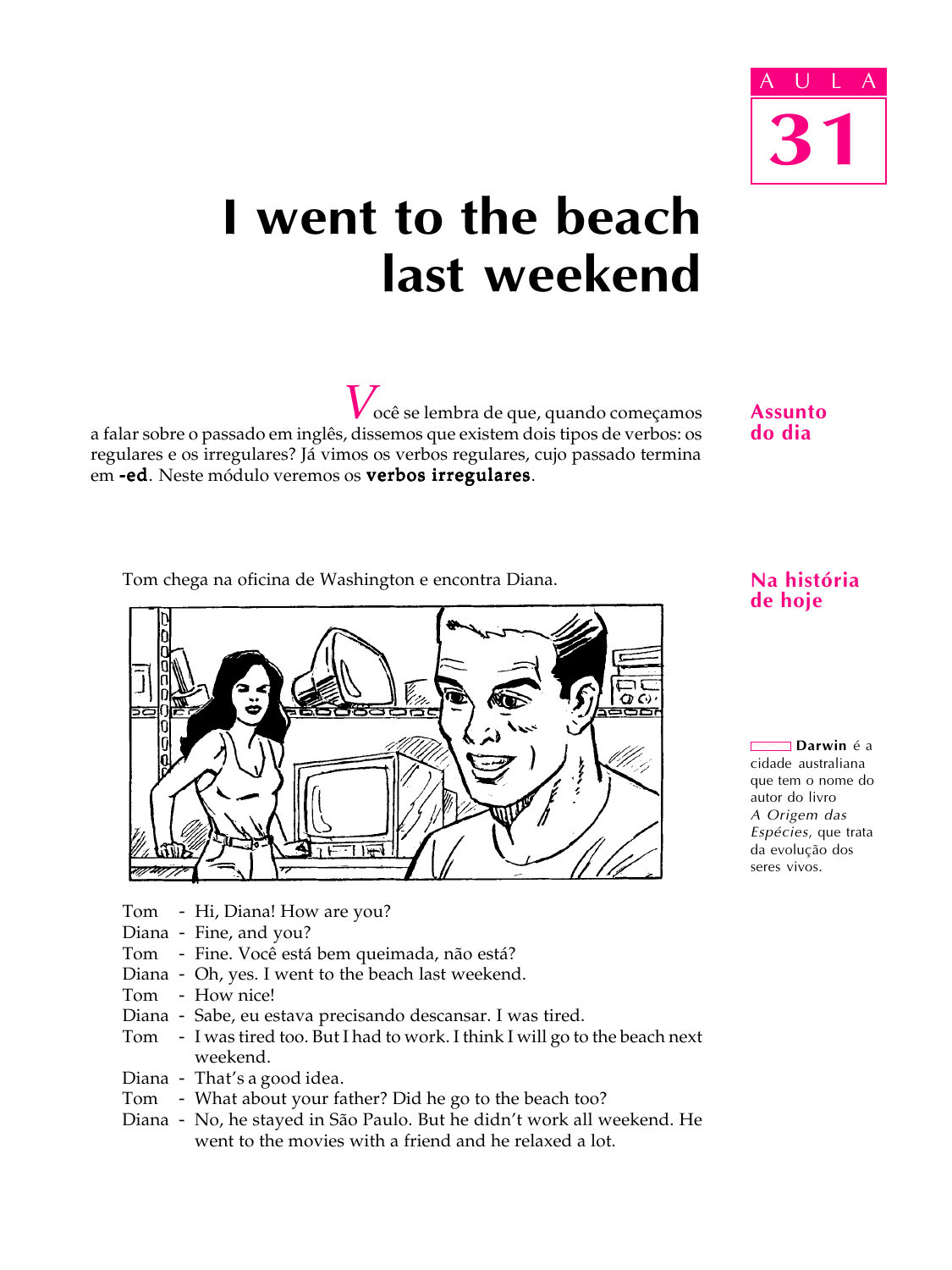## Apresentação

Os verbos irregulares em inglês não têm seu passado terminado em -ed, como os verbos regulares.

Para sabermos o passado desses verbos precisamos de boa memória e de um pouco de paciência, pois não existem regras de como fazer o passado desses verbos: o que existe são listas que contêm seus passados.

Entretanto, algumas dicas podem ajudar:

- sempre que você precisar, procure o passado do verbo em um dicionário é só procurar pelo verbo no presente que o passado vem logo em seguida entre parênteses;
- · quando descobrir um passado que você não conhecia, faça uma frase fica mais fácil lembrar depois;
- na lista que se segue, você vai encontrar alguns verbos bastante úteis e seus passados.

| <b>BASE FORM</b> | <b>SIMPLE PAST</b> |
|------------------|--------------------|
|                  |                    |
|                  |                    |
|                  |                    |
|                  |                    |
|                  |                    |
|                  |                    |
|                  |                    |
|                  |                    |
|                  |                    |
|                  |                    |
|                  |                    |
|                  |                    |
|                  |                    |
|                  |                    |
|                  |                    |
|                  |                    |
|                  |                    |
|                  |                    |
|                  |                    |
|                  |                    |
|                  |                    |
|                  |                    |
|                  |                    |
|                  |                    |
|                  |                    |
|                  |                    |
|                  |                    |
|                  |                    |
|                  |                    |
|                  |                    |
|                  |                    |
|                  |                    |
|                  |                    |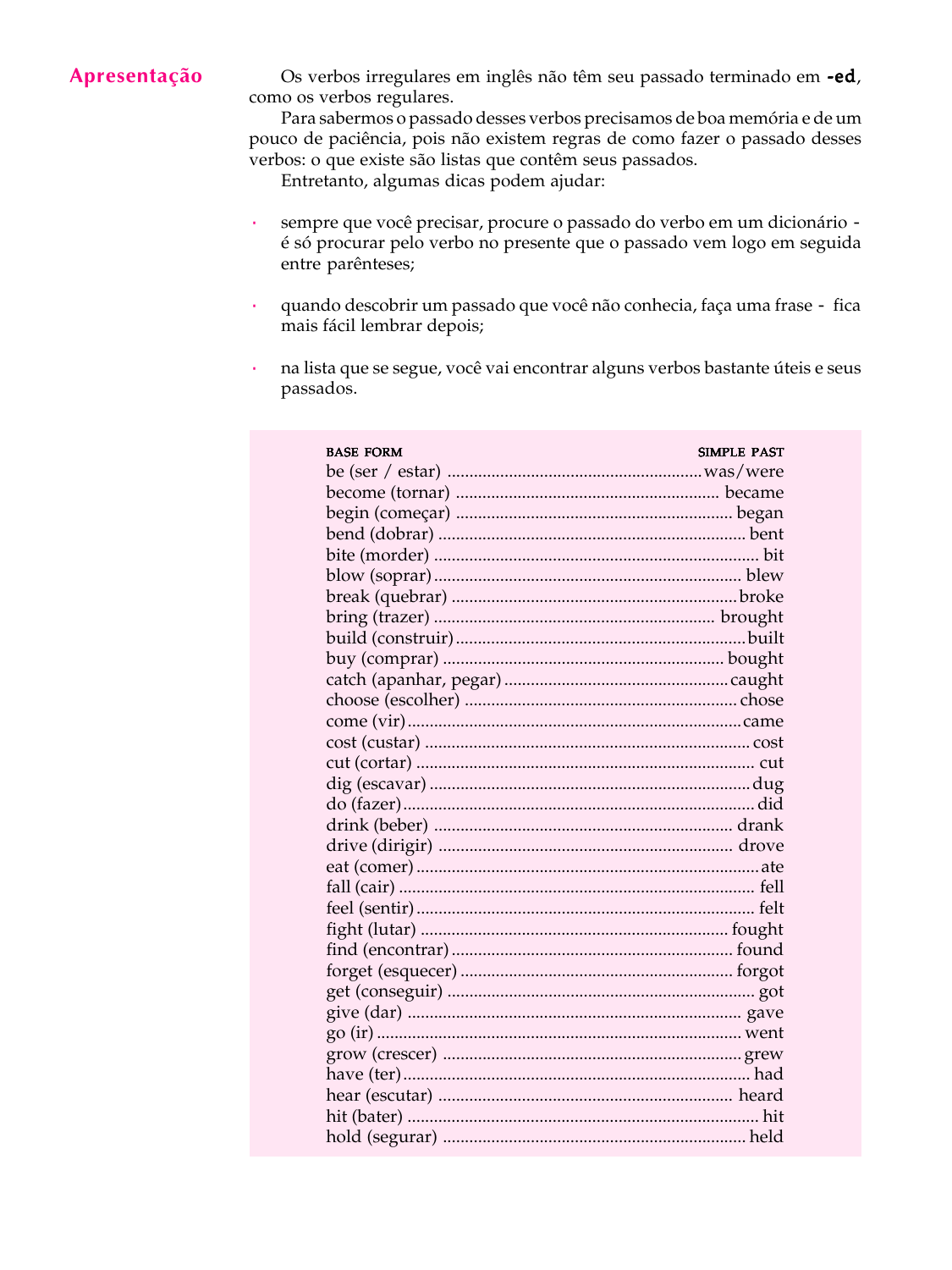# **Exercício 1**<br>Complete a lista:

| Complete a usta. |
|------------------|
|                  |
|                  |
|                  |
|                  |
|                  |
|                  |
|                  |
|                  |
|                  |
|                  |
|                  |
|                  |

## Exercícios